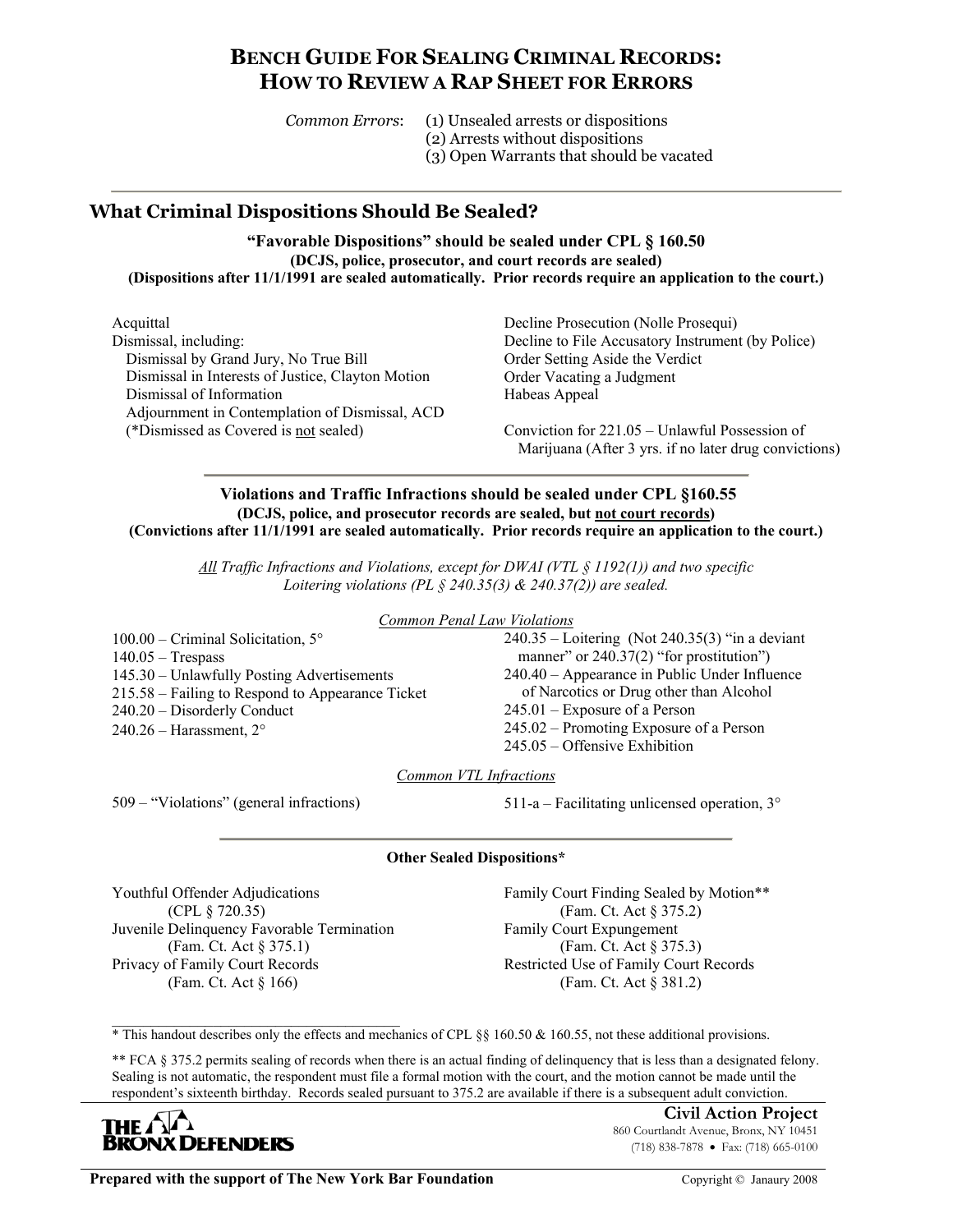## **What Happens When a Case is Sealed?**

### **(a) Favorable Dispositions**

- Clerk of court must **send notification** of qualifying disposition to DCJS and relevant police agency.
- Every **photograph, fingerprint, or palmprint** taken must be returned to the person who received the favorable disposition or be destroyed. Also, police departments and law enforcement agencies must track down and have returned or destroyed copies of any photographs, fingerprints, or palmprints that may have been shared with other agencies or jurisdictions. CPL  $\S$  160.50(a) & (b).
	- Digital fingerprints may be retained if the person already has a fingerprint on file that has not been sealed. CPL § 160.50(e).
- **All official records and papers**, including copies but not including published judicial decisions or opinions, shall be sealed and "**not made available to any person or public or private agency**." CPL  $§$  160.50(c).
	- Only under certain narrowly defined circumstances can the sealed records be released by court order. CPL § 160.50(d).
	- A record of a sealed arrest will remain in a confidential file at DCJS and can be accessed if:
		- 1) The client requests it.
		- 2) The client applies for a gun license.
		- 3) The client applies for a job as a law enforcement or peace officer.
		- 4) The client is arrested while on parole or probation.
		- 5) If a prosecutor or law enforcement official establishes that "justice requires."

#### **(b) Violations or Infractions**

- Those convicted of a violation or infraction are protected by substantially similar statutory language as those who received a favorable disposition. The major exception is that **court documents are not sealed** under CPL § 160.55(c).
- Because court records of charges and convictions are not sealed under CPL § 160.55, these records are publicly available in courthouses and, more important, through OCA's statewide Criminal History Record Search. Potential employers and landlords frequently use this OCA search, which is statewide and available to anyone with a name, date of birth, and a \$52 fee.
- *Bench Practice Tip***:** Because OCA now sells access to criminal histories online, **judges should no longer assure defendants that records of violations convictions will be sealed.** Always warn defendants that employers and others can easily discover the arrest underlying a sealed violation conviction because the court records remain public. Despite a recent OCA change in policy, the OCA Criminal History Record Search (CHRS) **still reports sealed violation arrests**.

## **What Does This Mean?**

The sealing statutes explicitly prohibit DCJS (which prints the rap sheets), the police, and the prosecution from providing any information about qualifying cases to any public or private agency, including the courts. Moreover, the New York Court of Appeals has recently held that sealed records cannot be considered or unsealed for the purposes of sentencing. *See Katherine B. v. Cataldo*, 5 N.Y.3d 196 (2005). See below for a number of other prohibited uses of sealed records.

The sealing statutes use mandatory language and operate automatically to seal qualifying dispositions. Therefore, the sealing provisions apply regardless of whether dispositions are marked administratively as "sealed."

- 1. Sections 160.50 and 160.55 of the Criminal Procedure Law are part of a **broad public policy** of protecting those who have been charged with a criminal offense, **but never convicted of a crime**, from collateral consequences arising from the prosecution.
- 2. The sealing statutes absolutely **require the sealing** of all official records and papers relating to an arrest or prosecution that ends in a favorable termination or conviction of a non-criminal offense.